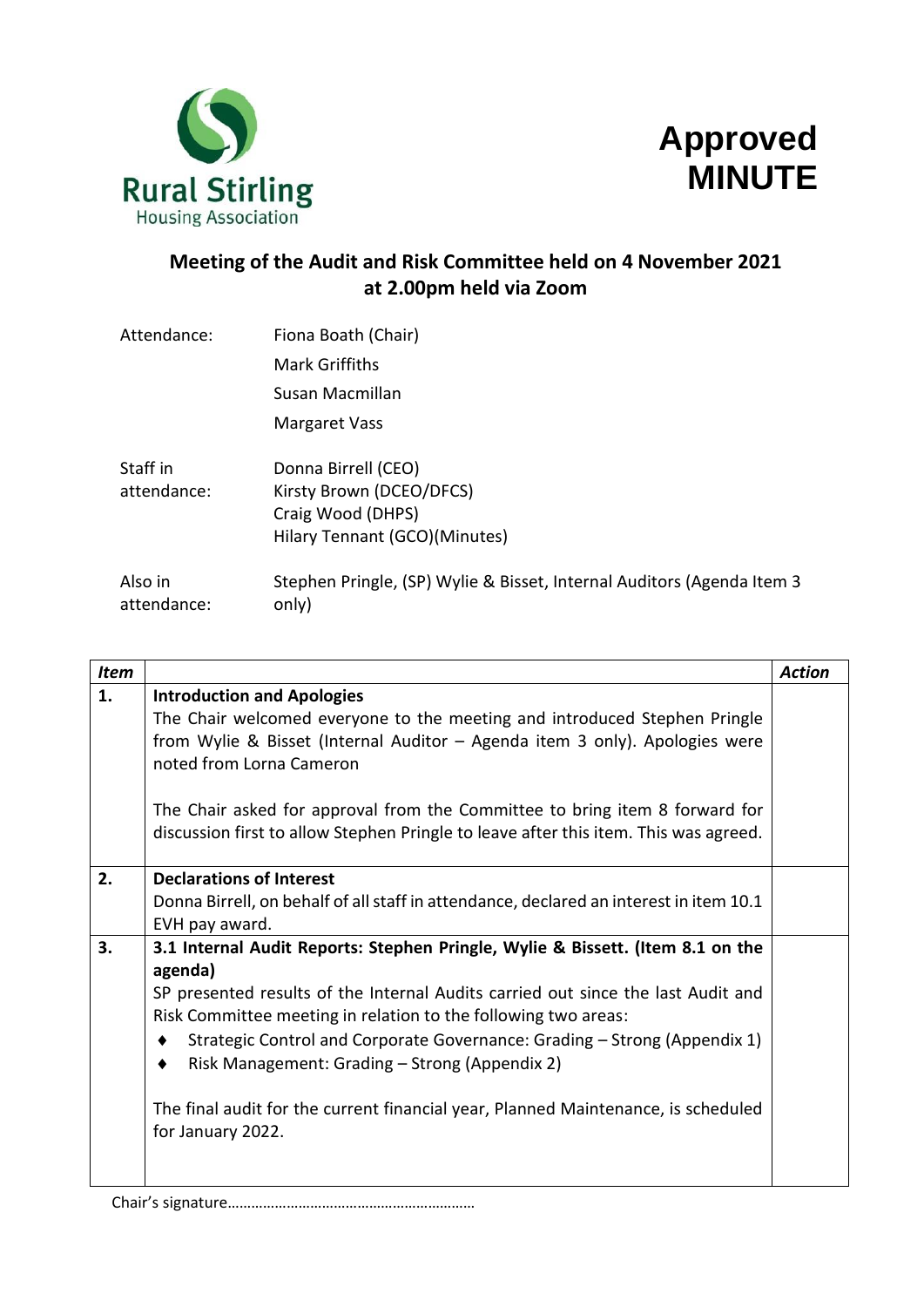An update on recommendations and unactioned items from previous audits was provided in Appendix 3.

SP noted that the audit outcomes provided very good assurance, with 26 areas of best practice identified in the Strategic Control and Corporate Governance audit, and 6 areas of best practice in the Risk Management audit, with only 1 low grade recommendation in each area.

A query had been raised in relation to training, and SP highlighted that there would be further training in risk management prior to the launch of the Risk module in Decision Time early next year. There was some disappointment expressed that some members felt there was a lack of consultation on the training plan. The process has been outlined in the managers response to the audit. It was agreed that this would be made more explicit when the training plan is being developed next year.

## **The Committee decided:**

**that the contents of the report and attached appendices be approved.**

*SP left the meeting following consideration of this item*

### **3.2 SFHA Internal Audit Guidance: Review and recommendations**

The report provided information on the updated SFHA Internal Audit Guidance issued in 2021 (Appendix 1), which emphasised the requirement for a strong internal audit process.

Areas to consider included the impact of COVID-19 and changes to tender documentation.

The guidance recommended:

- appropriate training for Audit Committees is undertaken;
- that the full Board approves the internal audit plan; and
- that the Board/Audit Committee should meet with the Internal Auditor, without staff present, at least once a year.

RSHA's actions in relation to each recommendation was outlined in the report.

The Committee discussed having the opportunity to meet with the IA without staff in attendance, which could be facilitated by staff briefly leaving each meeting when the Auditor is in attendance, and it agreed that this would be implemented from the next scheduled meeting. DCEO/ DFCS

### **The Committee decided:**

**that the contents of the report and attached appendix be approved.**

### **3.3 18-month review of Internal Auditor Function**

The report provided an 18-month review of the Internal Auditor function. The DCEO/DFCS met with the Internal Auditor (IA) in October 2021 to discuss the internal audit function.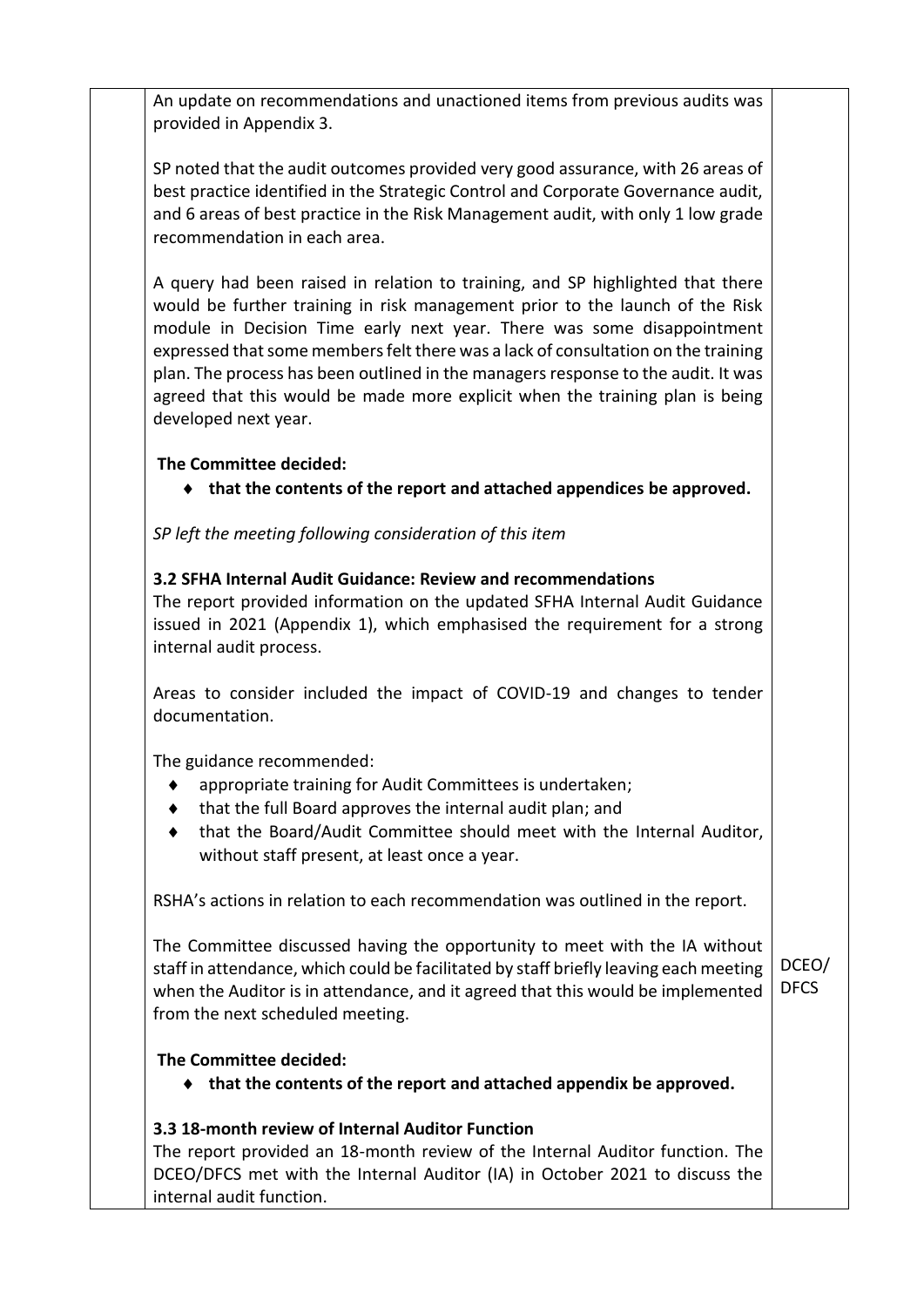|    | The Internal Audit report was attached as Appendix 1 and a proposed draft<br>questionnaire to be included in future audit closing meetings was attached as<br>Appendix 2.                                                                                                                                                                                                                     |             |
|----|-----------------------------------------------------------------------------------------------------------------------------------------------------------------------------------------------------------------------------------------------------------------------------------------------------------------------------------------------------------------------------------------------|-------------|
|    | Details of the feedback from the Internal Auditor and the SMT was provided in<br>the report.                                                                                                                                                                                                                                                                                                  |             |
|    | The Chair noted that a formal review questionnaire had been received as part of<br>the IA's external regulatory review, and agreed to meet with the Committee<br>members to discuss and agree the responses.                                                                                                                                                                                  | Chair       |
|    | The Committee decided:<br>1. the contents of the report be approved.                                                                                                                                                                                                                                                                                                                          |             |
|    | 3.4 Landlord Health and Safety Audit: Housing Health & Safety Compliance<br>The report detailed the outcome of two recent landlord H&S audits completed by<br>Housing H&S Compliance (HH&SC).                                                                                                                                                                                                 |             |
|    | A detailed report, including recommendations, for Asbestos Management was<br>provided in Appendix 1 and for Gas Safety in Appendix 2.                                                                                                                                                                                                                                                         |             |
|    | Both reports provided adequate assurance for these two key areas, however the<br>report emphasised that the SMT felt that the inclusion of 'highly important'<br>recommendations in relation to reinspection for Asbestos was not commensurate<br>with the risks to the Association, and likelihood of occurrence within RSHA stock.                                                          |             |
|    | The Committee noted the comments in relation to asbestos and were satisfied<br>that the risks were adequately managed given the known levels of asbestos in<br>RSHA stock.                                                                                                                                                                                                                    |             |
|    | The Committee decided:                                                                                                                                                                                                                                                                                                                                                                        |             |
|    | 1. the contents of the report and appendices be noted; and                                                                                                                                                                                                                                                                                                                                    |             |
|    | 2. that the creation of an action plan, to include a regular progress report,<br>to be presented to future Committee meetings, be approved.                                                                                                                                                                                                                                                   | <b>DHPS</b> |
| 4. | <b>Health and Safety</b>                                                                                                                                                                                                                                                                                                                                                                      |             |
|    | 4.1 Incidents - There were no incidents to report, however the CEO reported that<br>the current upgrading works at the hotel adjacent to the office were posing issues<br>for staff and visitor access and parking. The DHPS was in discussion with the hotel<br>in relation to the parking facilities for the office and would report to the Board<br>and Committee on the outcome of these. | <b>DHPS</b> |
|    | 4.2 Health and Safety Update                                                                                                                                                                                                                                                                                                                                                                  |             |
|    | The report provided an update on H&S related issues within the Association.                                                                                                                                                                                                                                                                                                                   |             |
|    | The office had re-opened with staff working in a hybrid pattern of 50% office<br>based and 50% home working. Updated Office Risk Assessments had been                                                                                                                                                                                                                                         |             |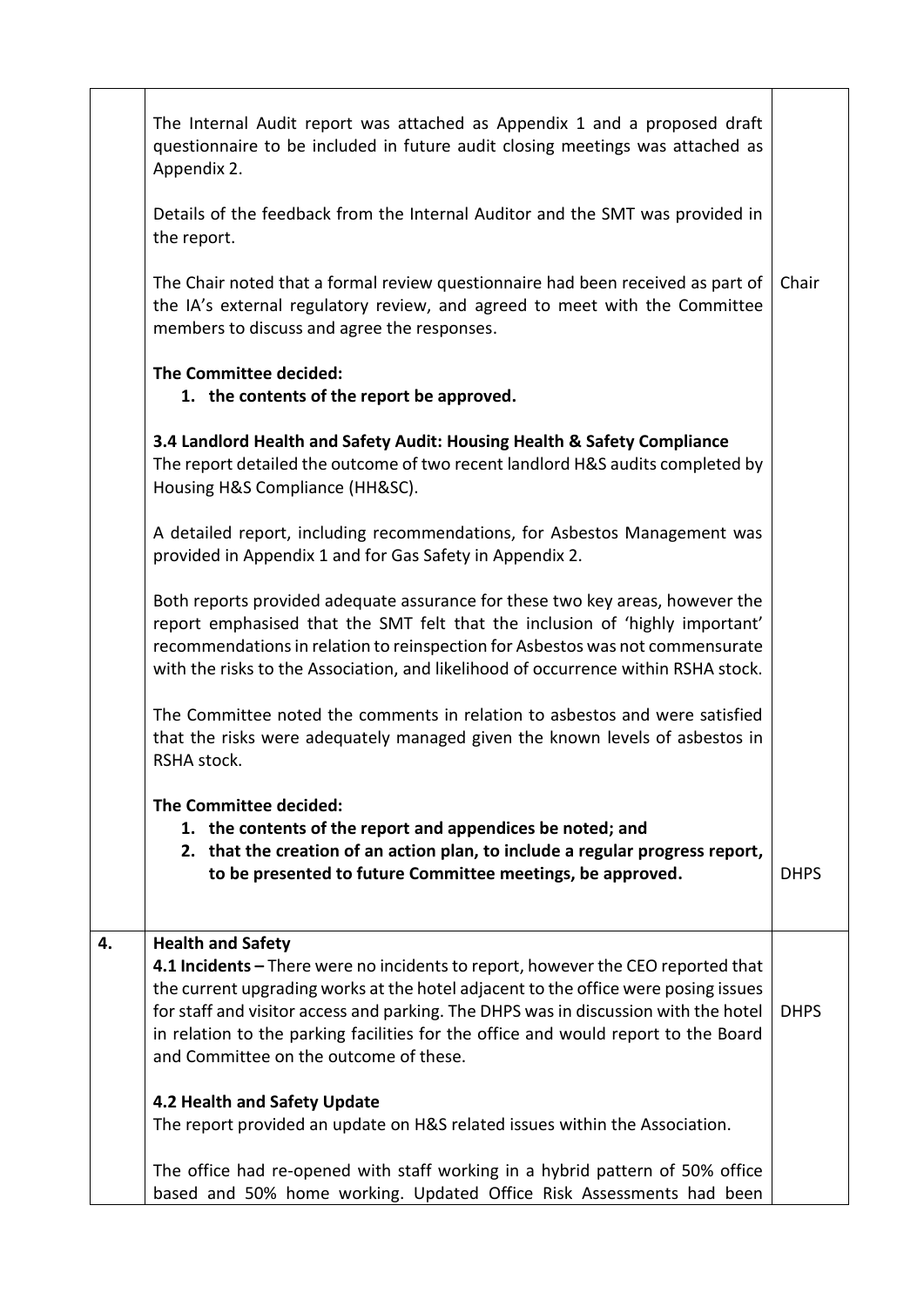completed and receipt of the report following an updated Fire Risk Assessment was awaited.

Action Plans. The Health and Safety Action Plan (Appendix 1) and the EVH Landlord Safety Manual Action Plan for Actions Arising from Audit (Appendix 2) were reported to the Committee. No areas of concern had been raised.

Details of H&S training already completed, and planned training over the next quarter, was provided in the report.

The Landlord Safety Controls Audit to be carried out by Housing H&S Compliance, in conjunction with four other Housing Associations, was progressing. Reports on the first two audits was provided at Agenda Item 8.4, with the report for the remaining four audits to be presented to at the next Committee meeting.

An annual update to the Health and Safety Policy Statement and the Landlord Facilities H&S Policy Statement was being completed, with the final Statements being presented at the November Board meeting.

The Committee discussed the requirement for Board members who wish to attend meetings in the office to a undertake COVID-19 RAMS training session, the capacity limit of 8 people in the Board room, and ventilation requirements.

It was agreed that the General Office COVID 19 RAMS and Staying Safe in the Office Protocols would be made available for Board members on Decision Time. It was also agreed that a survey of Board members would be undertaken to gauge their intentions in relation to return to in-person meetings. The November Board meeting would remain as online only, with the feedback received from the survey feeding into plans to hold the first hybrid meeting in February 2021. CEO

### **The Committee decided:**

**that the contents of the report and attached appendices be approved.**

### **4.3 Health and Safety Competency Framework and Training Needs Analysis.**

The report provided an update on the collaborative procurement process for a Health and Safety consultant, to include a Training Needs Analysis (TNA), which was conducted jointly with several other RSL's.

None of the tenders received represented value for money and RSHA withdrew from the collaborative process.

The Training Needs Analysis (TNA) exercise was progressed separately with the most advantageous tender, and Housing H&S Compliance were appointed to carry out the TNA. The CEO reported that this work had been completed, with final confirmation on timing and frequency of training included as part of the TNA. A report will be presented to the next Committee meeting.

**The Committee decided:**

**1. that the contents of the report be noted; and**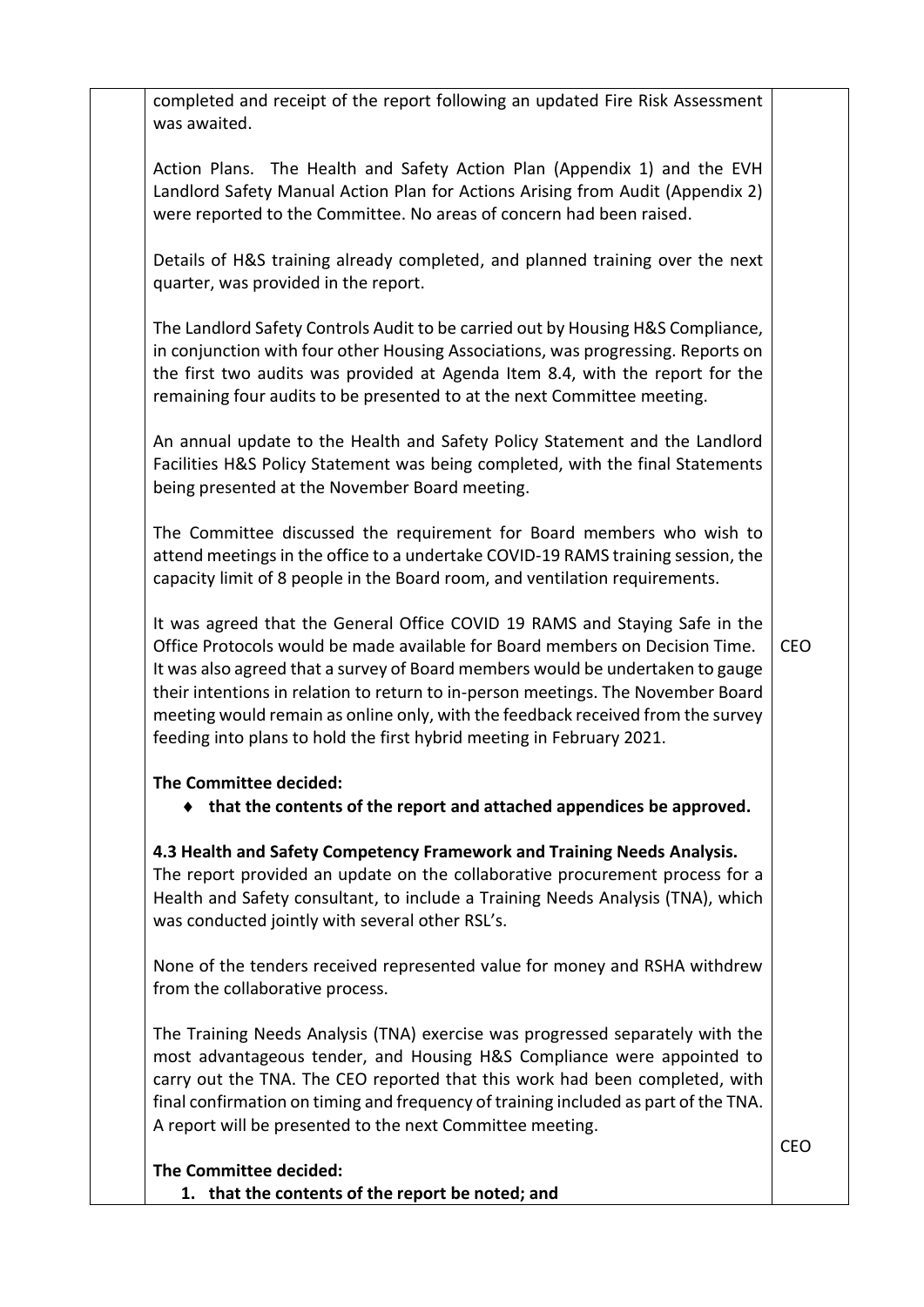|     | 2. that the progress of the Training Needs Analysis exercise be noted.             |             |
|-----|------------------------------------------------------------------------------------|-------------|
| 5   | <b>Minutes of Previous Meetings</b>                                                |             |
|     | 5.1 Minute of Audit and Risk Committee Meeting - 29 July 2021                      |             |
|     | The Minute was approved on a motion by Mark Griffiths and seconded by Susan        |             |
|     | Macmillan.                                                                         |             |
|     |                                                                                    |             |
|     | 5.2 Confidential Minute of Audit and Risk Committee Meeting -29 July 2021          |             |
|     | The Minute was approved on a motion by Mark Griffiths and seconded by Susan        |             |
|     | Macmillan.                                                                         |             |
| 6   | <b>Matters Arising Schedule</b>                                                    |             |
|     | The CEO presented the Matters Arising Schedule.                                    |             |
|     | The Committee decided:                                                             |             |
|     |                                                                                    |             |
|     | • that the Matters Arising Schedule be approved.                                   |             |
| 7   | <b>Record of Electronic Approvals</b>                                              |             |
|     | The report provided information on the result of a request for electronic approval |             |
|     | which was sought from the Committee during September 2021.                         |             |
|     |                                                                                    |             |
|     | The Committee noted the low response to the request for electronic approval and    |             |
|     | it was agreed that any future requests being sent to the Committee which           | <b>RSHA</b> |
|     | required action or approval would be highlighted in the title text of the email as | staff       |
|     | 'Action Required' or 'Approval Required'                                           |             |
|     | The Committee decided:                                                             |             |
|     | ◆ that the contents of the report be noted.                                        |             |
|     |                                                                                    |             |
| 8   | <b>RSG Key Risks Confidential</b>                                                  |             |
|     | This item was confidential                                                         |             |
|     |                                                                                    |             |
| 9.  | <b>External Audit</b>                                                              |             |
|     | There was no report.                                                               |             |
| 10. | <b>Resources Update Confidential</b>                                               |             |
|     | This item was confidential                                                         |             |
|     |                                                                                    |             |
|     | 10.2 Investors in People                                                           |             |
|     | The report detailed the action plan and timescale for the RSHA three-year review   |             |
|     | of IIP, and re-accreditation. The Association would aim to improve the current     |             |
|     | standard award, and the SMT have promoted the benefits of IIP Accreditation        | <b>CEO</b>  |
|     | with their individual teams.                                                       |             |
|     | The Committee decided:                                                             |             |
|     | that the contents of the report be noted.                                          |             |
|     |                                                                                    |             |
| 11. | Governance                                                                         |             |
|     | There was no Governance report.                                                    |             |
|     |                                                                                    |             |